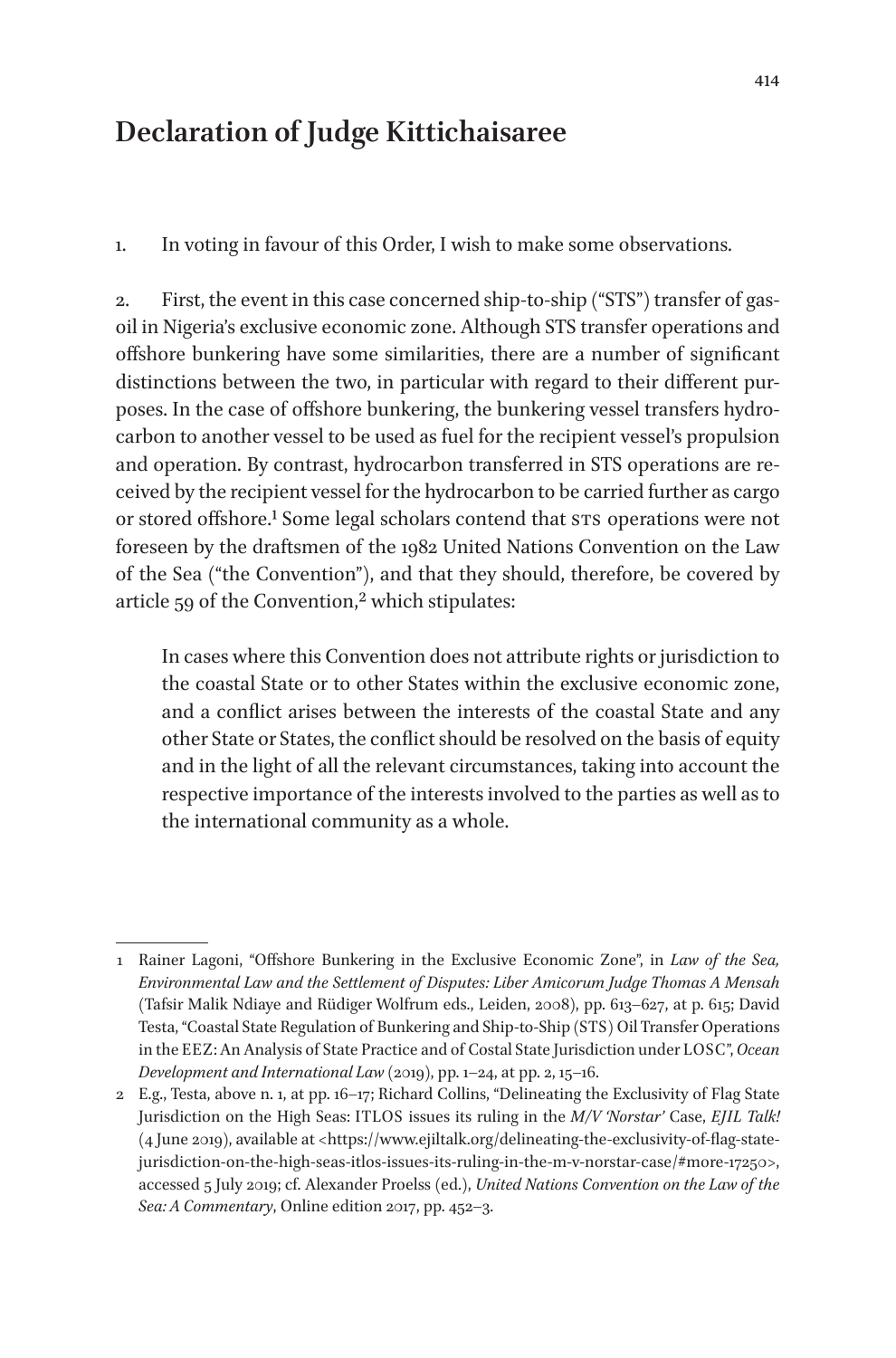3. Despite the aforesaid differences between offshore bunkering and STS operations, the Parties in the present case have not resorted to article 59 of the Convention as a basis for their claims, preferring to formulate their arguments on the basis of this Tribunal's case law on offshore bulking instead of venturing into the relatively unknown and unexplored terrain of article 59 of the Convention. The Tribunal has, therefore, confined itself to the provisions under the Convention as invoked by each of the Parties in relation to the activities of the *M/T "San Padre Pio"* in Nigeria's exclusive economic zone and reached the conclusion in paragraph 108 of this Order.

4. Second, according to Nigeria,

[a]t the present stage of the proceedings, Nigeria does not challenge the *prima facie* jurisdiction of the Annex VII arbitral tribunal over Switzerland's first and second claims. Nigeria does, however, challenge the Annex VII tribunal's *prima facie* jurisdiction over Switzerland's third claim.3

This concession by Nigeria with respect to the *prima facie* jurisdiction of the Annex VII arbitral tribunal over Switzerland's first and second claims is sufficient for this Tribunal to proceed to consider whether to prescribe provisional measures as requested by Switzerland, as affirmed in paragraphs 60, 71 and 76 of this Order.

5. It is true that Nigeria does challenge the plausibility of all three claims of Switzerland. As regards the first two rights alleged by Switzerland under article 58 of the Convention, Nigeria submits that they are not plausible because Nigeria has the sovereign right and obligation under articles 56, paragraph 1(a), 208 and 214 of the Convention to exercise its enforcement jurisdiction over the bunkering incident in question. With respect to the rights alleged under the International Covenant on Civil and Political Rights and the Maritime Labour Convention, Nigeria argues they are not plausible because Switzerland does not allege facts constituting a breach of the rights specified in these treaties, and the 1982 Convention contains no right to seek redress of breaches of other treaties.4 However, having established that the first and second rights asserted by Switzerland are plausible, the Tribunal has, in paragraph 110 of this Order,

<sup>3</sup> Nigeria's Response, para. 3.45.

<sup>4</sup> Response, para. 3.9; ITLOS/PV.19/C27/2, p. 3, II. 13–15 and p. 21, II. 45–46.